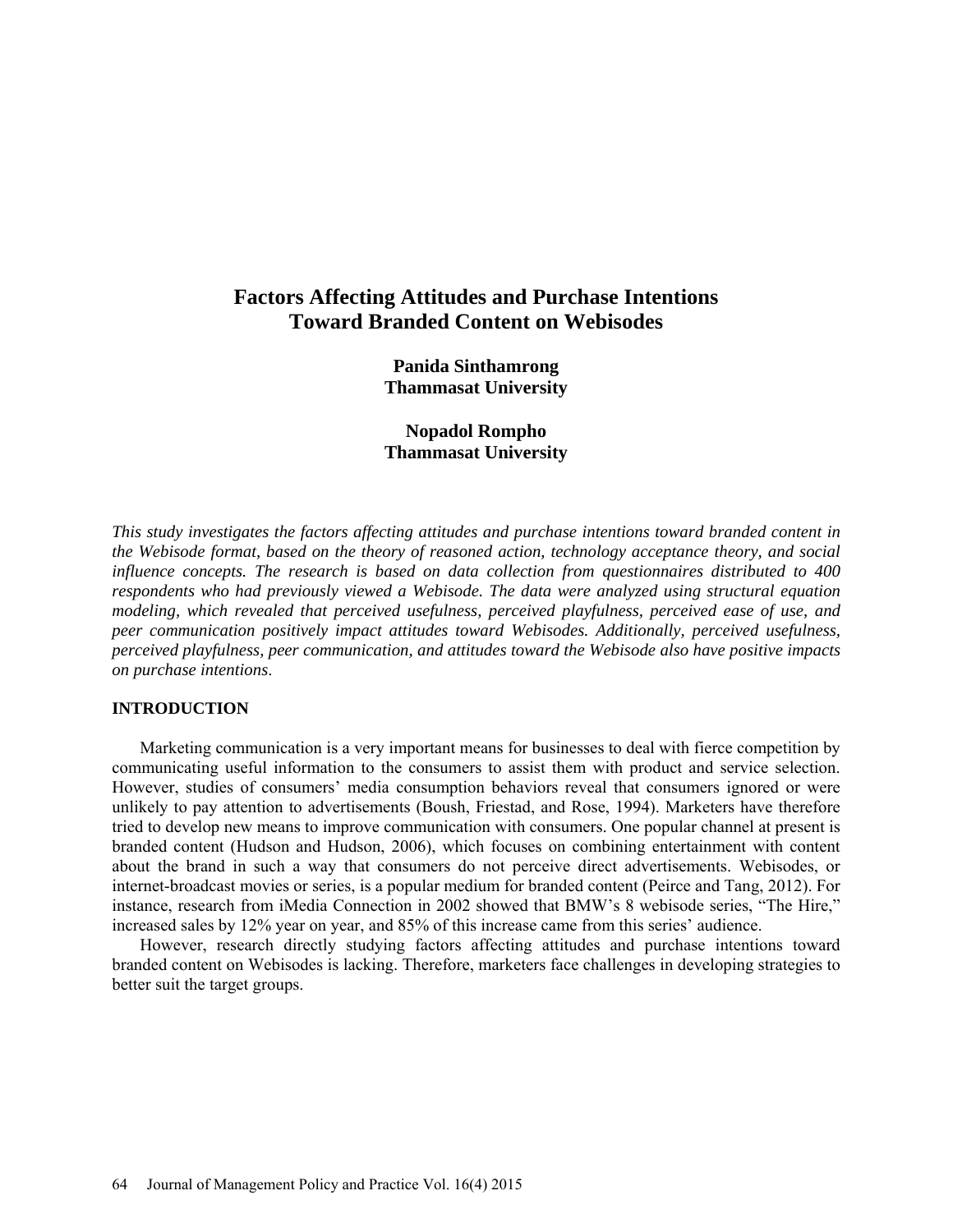## **LITERATURE REVIEW**

## **Webisode Communication**

As a branded content strategy, Webisodes provide hidden communication, wherein the content and communication methods can be designed and created freely, and perfectly match the program, plot, or theme, thus harmonizing advertisement and entertainment.

Webisodes are popular as they provide the ability to create a perception of the products and services. Therefore, consumers may develop a positive attitude toward the brand, and decide to purchase the products or services in the future.

Webisodes are generally released through an online channel. Online videos can be categorized by the entity generating them (Cheong and Morrison, 2008) as either User-Generated Content (UGC), in which the content is generated by the public at large, not marketers, and the generators are the end users of such products or services; and Producer-Generated Content (PGC), which are videos generated by brand marketers.

Although there are no studies directly related to Webisodes and purchase intentions, some studies in the past have examined attitudes and purchase intentions for products or services with hidden advertisements and other studies focused on video advertisements. Kwon (2012) studied consumers' attitudes and behaviors toward hidden advertisements on television, and found that communication with people around and viewing frequency greatly influences attitudes toward hidden advertisements and purchase intentions.

Huarng et al. (2010) studied the influence of online video advertisements on consumers' purchase intentions and found that perceptions of usefulness positively influenced attitudes towards video advertisements and on consumers' purchase intentions. Meanwhile, perception of entertainment had a positive influence on video advertisements, but not on consumers<sup>7</sup> purchase intentions. In addition, perceptions of ease of use did not positively influence attitudes toward video advertisements.

Rune and Vinberg (2009) studied factors causing viral videos to influence consumers' attitudes and behaviors and found that content was the most important factor affecting consumers' attitudes and behavior of sharing video clips. In a more recent study, Lee, Han, and Kim (2013) investigated the factors influencing consumers' intention to share online videos using two main theories: the Theory of Reasoned Action (TRA) and Interpersonal Communication Motives (ICM), which measure why consumers share videos with others, finding that attitudes toward advertisements in online videos and subjective norms are positively related to the intention to share messages. Additionally, of the 6 factors used in the ICM evaluation, satisfaction, preference, acceptance, avoidance, relaxation, and control, it was found that online videos' ability to create satisfaction and avoidance in consumers positively influences attitudes. Moreover, normative beliefs influence subjective norms.

# **Concepts of Perception and Attitudes**

Perception is the process of selecting, collecting, and interpreting market stimuli in the consumer's mental environment. Market stimuli are physical stimuli or types of communication that can influence consumers' purchase decisions, including color, logo, packaging, text, etc. (Assael, 1998). There are three stages of perception:

- 1. Perceptual selection occurs when consumers are open to and interested in only the stimuli of interest and that are useful. They tend not to pay attention to and avoid uninteresting or useless stimuli to ensure that they receive only the information that they are really interested in.
- 2. Perceptual organization occurs when consumers organize information into groups for ease of understanding. They try to put similar and connected information together.
- 3. Perceptual interpretation occurs when consumers interpret meaning by linking the stimuli with other information.

Attitude refers to the tendency of perception to make the behavior satisfactory or unsatisfactory for a certain thing (Schiffman and Kanuk, 1994). Attitude consists of three components: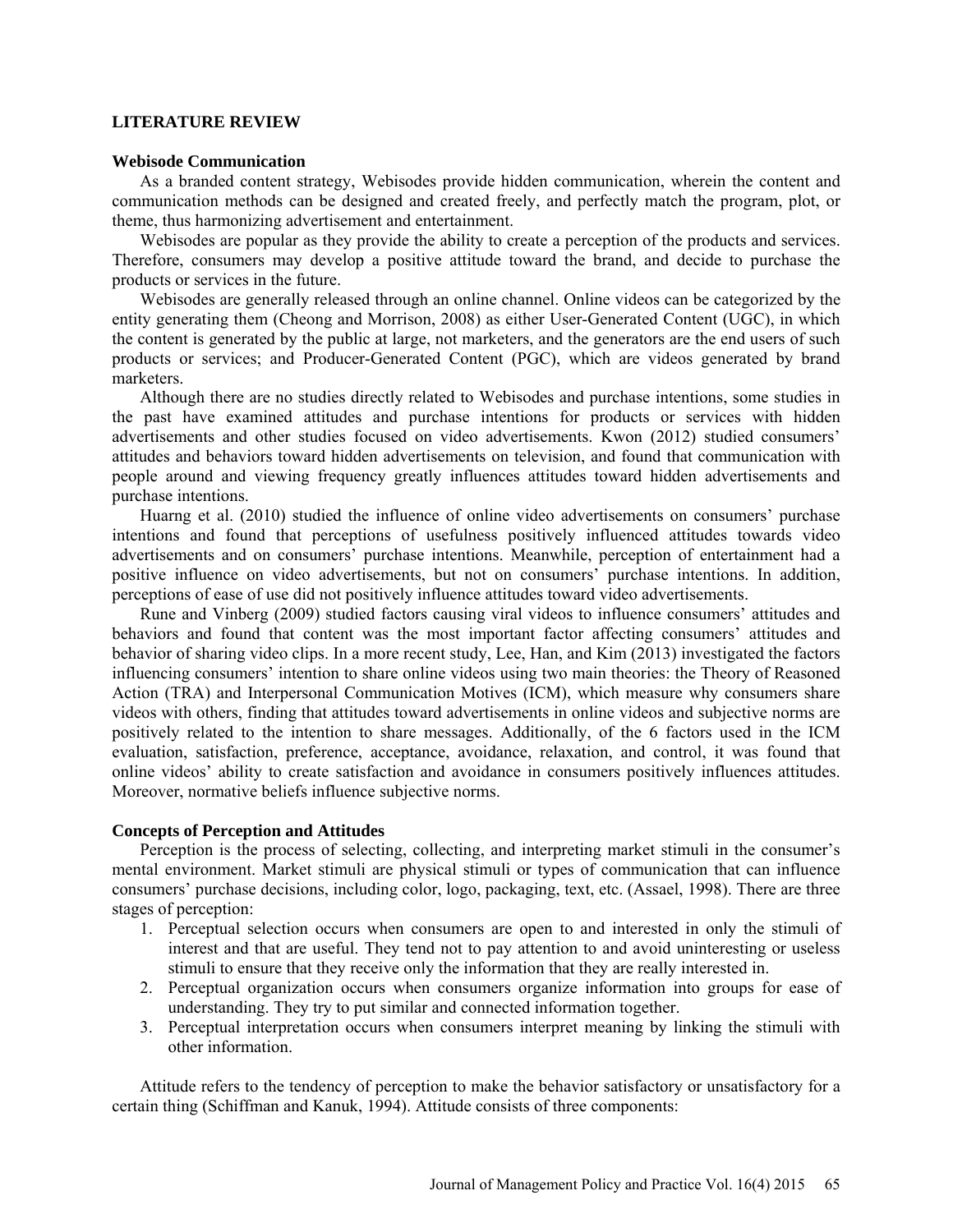- 1. The cognitive component is beliefs resulting from perceptions of information and experiences, which directly influence attitudes. That is, if a person possesses knowledge and believe that it is good, he/she will have positive attitudes towards it.
- 2. The affective component reflects the consumer's emotions or feeling toward a certain thing, which will be evaluated using the criteria of good or bad, and like or not like.
- 3. The behavioral component reflects the probability or tendency consumers might express through certain behaviors that are the outcome of their attitudes toward the thing. In marketing, this refers to consumers' intention to buy.

Generally, humans express their attitudes in three ways. In the first, a positive attitude is a reflection of positive feelings or emotions toward a certain thing, for instance, products and advertisements, among others. In the second, a negative attitude reflects feelings of dislike or loss of trust. Finally, a passive attitude is expressed by those who do not express opinions and develop indifference towards a thing. A person may have one or more kinds of these attitudes depending on their stability, beliefs, or values. Different attitudes result in each person's different behaviors.

Social influence can greatly affect changes in attitudes and decision-making. In terms of decisionmaking, social influence and pressure can influence humans to defer to subjective norms, though influence of the subjective norms depends on the person's belief about these norms.

Additionally, communication from peers, such as family members, classmates, friends, and colleagues, has a high level of influence on attitudes, behaviors, and decision. The expectations a person's peer group influences attitudes, choices, and decisions to take or not take certain actions. Consumers learn and develop their ideas, beliefs, and norms, which finally become attitudes and behaviors. The transmission of concepts, beliefs, and norms occurs during interpersonal communication, leading to imitative behaviors.

# **Theory of Reasoned Action (TRA)**

Fishbein and Ajzen (1975) and Ajzen and Fishbein (1980) proposed that the TRA affects human behavior. Such behavior is based on intentions resulting from attitudes and subjective norms.

There are two factors affecting attitudes toward behavior: behavioral beliefs, which states that any behavior has a result; and outcome evaluation, in which a person who believes and predicts a positive outcome from a behavior will tend to have positive attitudes toward the behavior. In contrast, if the person believes in and predicts a negative outcome, that person will have negative attitudes toward the behavior.

Subjective norms are a person's belief about others' attitudes toward his/her behavior, and whether they expect others to behave the way he/she does. These are in turn generated by normative beliefs and motivation to comply, with the behavior and the tendency toward the behavior subject to the person's interpretation of the importance of subjective norms.

Both factors affect behavioral intentions under the hypothesis that people have reason and can systematically adopt useful information to make decisions. People first consider the effects of their decisions, and then choose whether to express the behavior. Thus, intention is the factor determining whether to express a behavior.

## **Technology Acceptance Model (TAM)**

Davis (1989) introduced the Technology Acceptance Model (TAM), a theory based on the TRA to explain and predict users' acceptance of technology under the hypothesis that technology acceptance is influenced by two factors:

- (1) Perceived Usefulness or the extent of the perceptions of usefulness gained from a technology that can increase working effectiveness.
- (2) Perceived Ease of Use, or the extent of a person's belief that the technology does not require much effort to use, or that it is easy to use.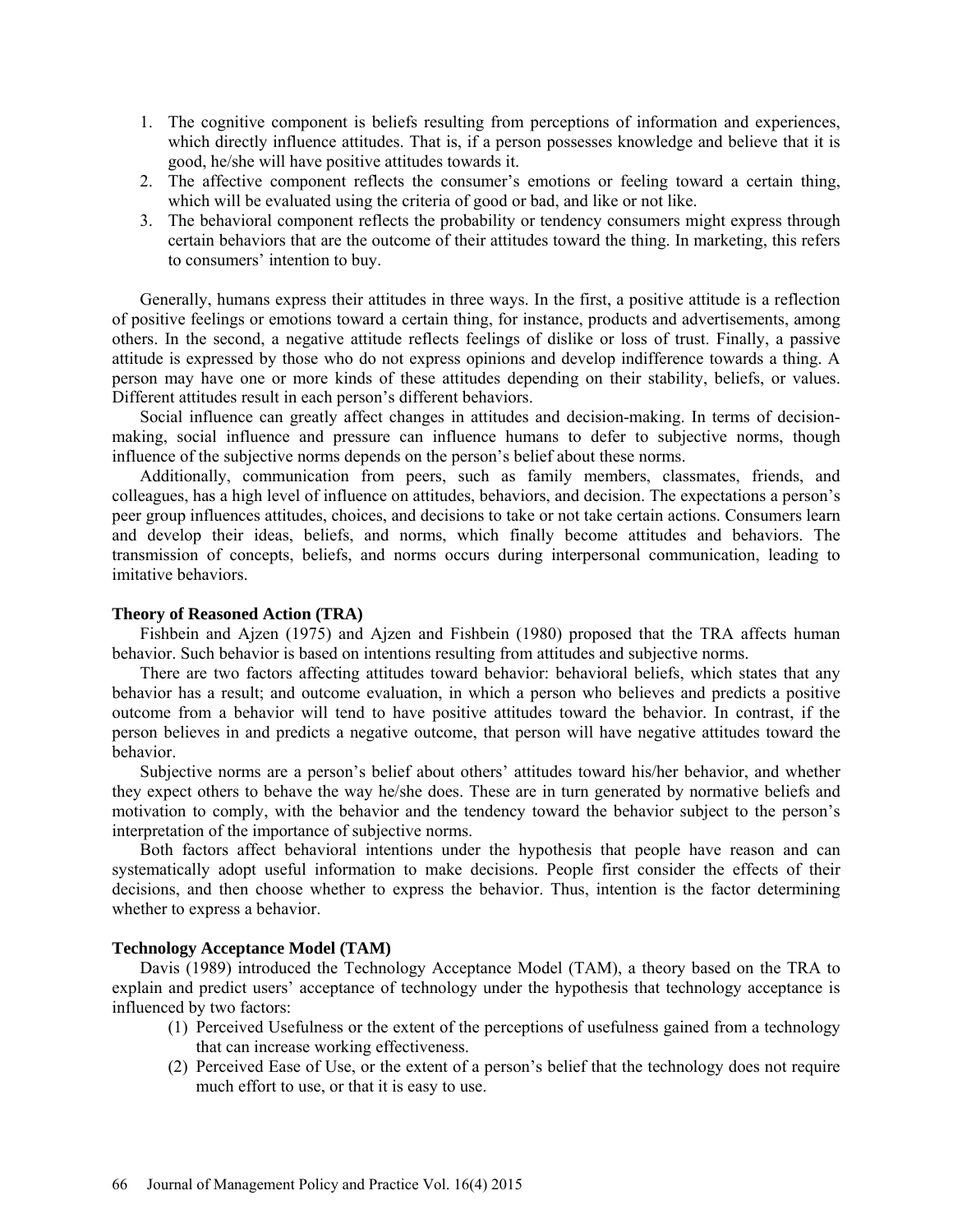However, perceived playfulness is another factor to account for (Moon and Kim, 2001), as it is one of the interactions between users and the Internet that adds to the user's motivation and amusement, and affects their attitudes and purchase intentions. Figure 1 illustrates the proposed research model derived from the above literature review.



**FIGURE 1 RESEARCH FRAMEWORK AND HYPOTHESES**

#### **METHODOLOGY**

This study uses quantitative research based on a survey. The data were collected from online questionnaires distributed to 400 sample respondents. The respondents were between 18-35 years of age and have previously viewed a Webisode. The questionnaire consisted of three parts, the first related to consumers' behavior in viewing the Webisode, the second related to factors influencing consumers' attitudes and purchase intentions, and the third related to the respondents' demographic information.

The questionnaire was tested to ensure validity and reliability before it was distributed. Content validity was checked by asking for advice from experts to ensure completeness, and reliability was validated through a test of the questionnaire design with a sample of 30 people who had viewed a Webisode using Cronbach's alpha. The results were between .762 and .908, which is greater than .70 and therefore acceptable (Sekaran, 2000).

The analysis was divided into two parts. The first part of the analysis determined the frequency, percentages, and means for the questions related to general information and consumers' behavior in viewing Webisodes. The second part analyzed the influence of the independent variables on attitudes and purchase intentions for products or services using Structural Equation Modeling (SEM) to test the hypotheses.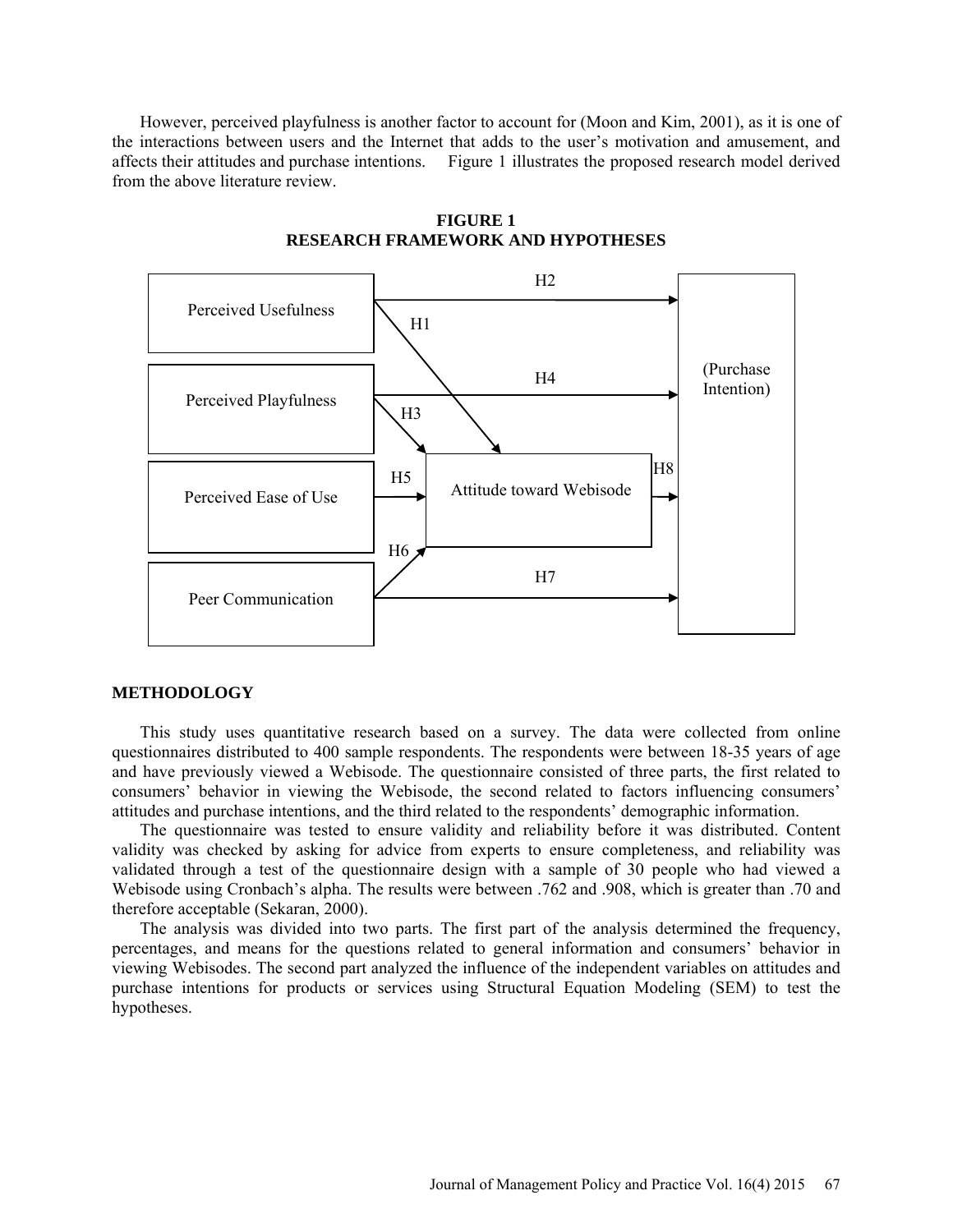# **FINDINGS**

## **Respondents' Demographic Data**

Of the respondents, most are female (60.7%), and 156 are between 23-26 years of age (39.0%). In terms of education, 290 have a bachelor's degree (72.5%). In terms of employment, 200 are students and 200 are employed; for those who are employed, 160 work at private companies (40.0%), and 182 respondents earn an income of 10,000-20,000 baht/month (45.5%).

#### **Respondents' Webisode Viewing Behaviors**

Most of the respondents view online videos 1-2 times a day (55.5%), and 301 respondents like to watch music videos. As for the Webisodes viewed, 316 respondents (33.7%) watched Samsung "Love at First Sight," 172 respondents (18.3%) watched Samsung "Seoul in Love," and 118 respondents (12.6%) watched Sunsilk 2 "Choed Roed Suai."

Regarding the 'latest viewed' videos, 134 respondents (33.5%) watched Samsung "Love at First Sight," 69 respondents (17.3%) watched Sunsilk 2, "Choed Roed Suai." In terms of discovery, 308 respondents (77.0%) viewed the Webisode based on suggestions from friends, other people, social network sharing or posts, or forwards from friends. Most respondents, 342 (85.5%) viewed the Webisode once, with 187 respondents (46.8%) having positive attitudes toward the Webisode, and 138 (34.5%) liking it very much.

## **Analysis of the Means of Factors Affecting Attitudes and Purchase Intentions**

The means of the factors affecting attitudes and purchase intention, including perceived usefulness, perceived playfulness, perceived ease of use, peer communication, attitude toward the Webisode, and purchase intention are analyzed based on a 5-point Likert scale ranging from 1 (totally disagree) and 5 (totally agree). Table 1 reports the means for each of these factors.

| Factor                    | Mean |
|---------------------------|------|
| Perceived Usefulness      | 3.63 |
| Perceived Playfulness     | 3.64 |
| Perceived Ease of Use     | 3.58 |
| Peer Communication        | 3.62 |
| Attitude toward Webisode  | 3.80 |
| <b>Purchase Intention</b> | 3.54 |

**TABLE 1 MEAN OF EACH FACTOR AFFECTING ATTITUDES AND PURCHASE INTENTIONS**

## **Model Testing**

In analyzing the model fit, the proposed model was verified by considering the indicator used to evaluate conformity. However, it was found that the model did not conform to the empirical data, so the model was adjusted in accordance with principles and theories. Table 2 shows that most of the indicators for conformity were in accordance with or close to the set standard after the model was adjusted.

After all five indicators were verified, AGFI and RMSEA are in accordance with the criteria, which accounted for 0.80 and .05 to .08, respectively, as shown in Table 2. Meanwhile, although GFI did not pass the criteria, it was close to 0.90. The analysis shows that the Chi-Square *p* value is sensitive to the sample size, that is, for a large sample size, the Chi-Square *p* value tended to refute the hypothesis, so the evaluation should consider CMIN/DF instead. According to the criteria, CMIN/DF should be lower than 3, with the resulting value of 1.996 is within the acceptable range.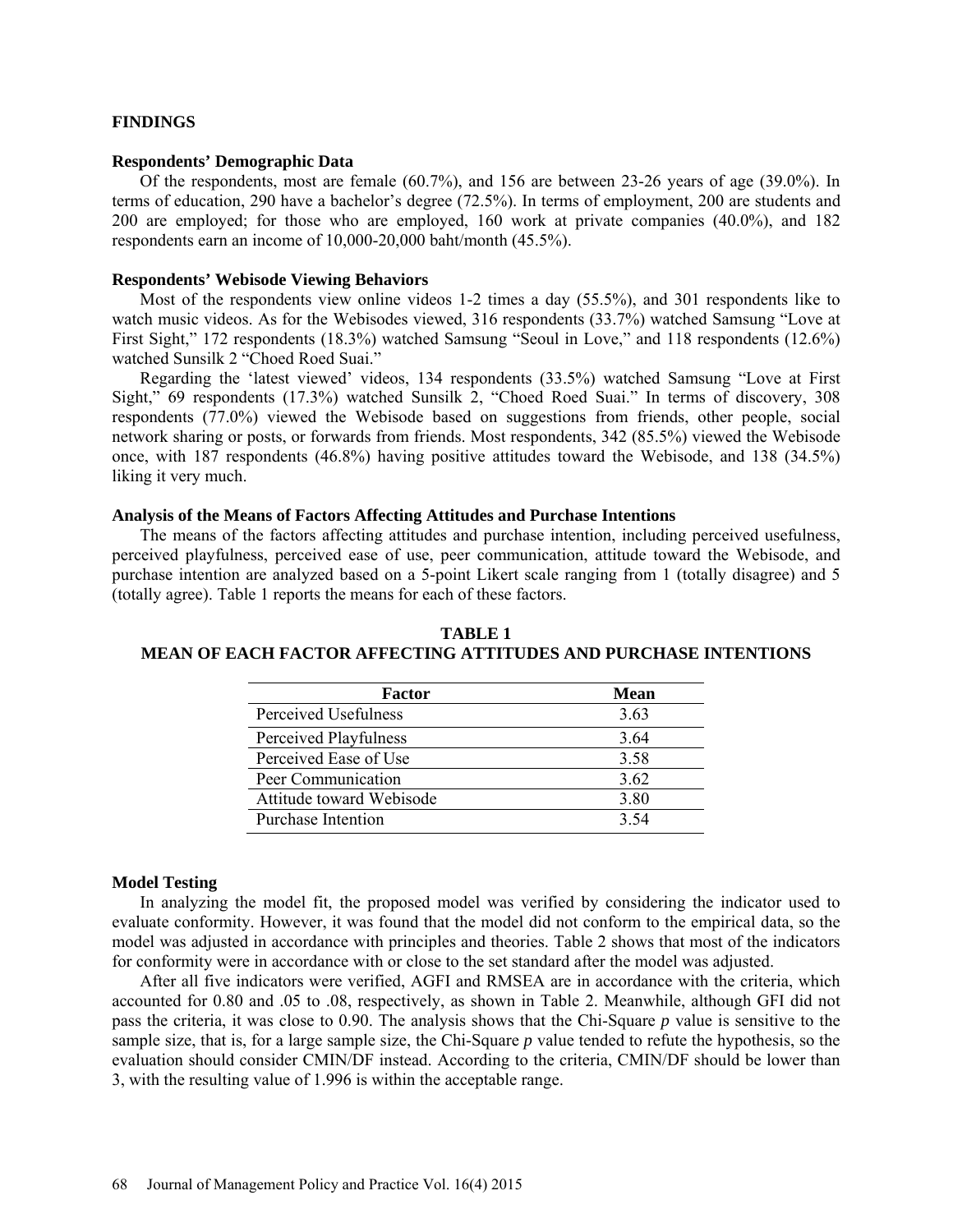# **TABLE 2 CONFORMITY VALUES OF THE EMPIRICAL DATA MODEL**

| <b>Indicator</b>     | <b>Criteria</b>             | <b>Statistical Value</b><br>from Analysis | <b>Reference</b>     |
|----------------------|-----------------------------|-------------------------------------------|----------------------|
| Chi-Square $p$ value | p value $> 0.05$            | 0.000                                     |                      |
| <b>CMIN/DF</b>       | $<$ 3                       | 1.996                                     | Hair, Black, Babin,  |
| <b>GFI</b>           | > 0.90                      | 0.880                                     | Anderson, and Tatham |
| <b>AGFI</b>          | > 0.80                      | 0.857                                     | (2006)               |
| <b>RMSEA</b>         | $.05 - .08$ (0=Perfect Fit) | 0.050                                     |                      |

From the indicators above, it can be concluded that the model for evaluating the factors affecting attitudes and purchase intentions for products or services promoted through Webisode marketing is consistent with the criteria. Table 3 summarizes the results, given that the model fit the empirical data.

**TABLE 3 ANALYTICAL RESULTS**

| Path                                                         | <b>Hypothesis</b> | <b>Standardized</b><br><b>Regression</b><br>Weight | <b>P-Value</b> |
|--------------------------------------------------------------|-------------------|----------------------------------------------------|----------------|
| Attitude toward Webisode R-Square = .507                     |                   |                                                    |                |
| Perceived Usefulness $\rightarrow$ Attitude toward Webisode  | $H_1(+)$          | .298                                               | ***            |
| Perceived Playfulness $\rightarrow$ Attitude toward Webisode | $H_3(+)$          | .198                                               | $.03*$         |
| Perceived Ease of Use $\rightarrow$ Attitude toward Webisode | $H 5(+)$          | .213                                               | ***            |
| Peer Communication $\rightarrow$ Attitude toward Webisode    | $H_6(+)$          | .342                                               | ***            |
| Purchase Intention R-Square = .581                           |                   |                                                    |                |
| Perceived Usefulness $\rightarrow$ Purchase Intention        | $H 2(+)$          | .200                                               | ***            |
| Perceived Playfulness $\rightarrow$ Purchase Intention       | $H(4(+))$         | .228                                               | ***            |
| Peer Communication $\rightarrow$ Purchase Intention          | $H7(+)$           | .190                                               | $03*$          |
| Attitude toward Webisode $\rightarrow$ Purchase Intention    | $H 8(+)$          | .376                                               | ***            |

*\*\*\* Significant at 0.01 level* 

*\* Significant at 0.05 level*

# **Factors Affecting Attitudes Toward the Webisode**

The analytical results reveal that there are four factors affecting attitudes toward Webisodes. The most influential factor is peer communication, which affects attitudes positively (.342). In other words, the better the peer group attitudes towards the Webisode, the more the respondent had a positive attitude toward the Webisode.

In addition, perceived usefulness also affects attitudes positively (.298). This shows that the more useful a Webisode is in the viewer's opinion, the more positive their attitudes are toward the Webisode.

Perceived ease of use also affects attitudes positively (.213). That is, if viewers think it is easy and convenient to search for information about the Webisode, including seeing better pictures or learning product benefits faster, the consumers tend to have more positive attitudes toward the Webisode.

The last factor is perceived playfulness, which is the least influential factor affecting attitude toward Webisodes (.198). If a Webisode provides the viewers with a perception of playfulness, the viewers tend to have positive attitudes towards the Webisode.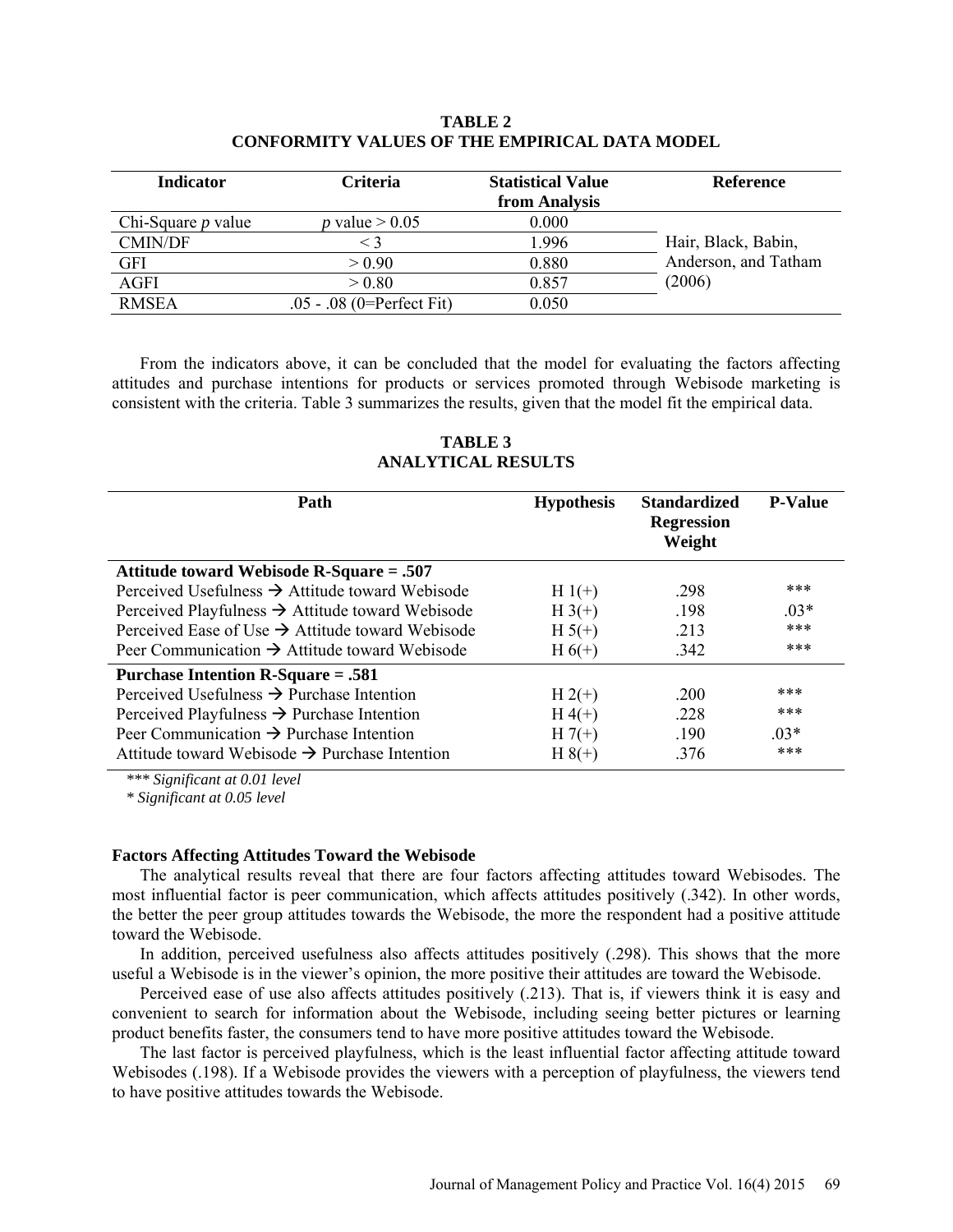#### **Factors Affecting Purchase Intentions**

The results indicate that there are four factors affecting purchase intentions. The most influential factor is attitude toward the Webisode (.376), showing that the more positive the viewer's attitude toward the Webisode, the greater their purchase intentions.

The next factor is perceived playfulness, which affects purchase intention positively (.228). Therefore, if a Webisode can provide entertainment to the viewers and create motivation and positive feelings which lead to interaction between the viewers and the media, viewers tend to have higher purchase intentions.

Perceived usefulness also positively affects purchase intentions. If viewers perceive usefulness from viewing a Webisode, for instance, recognizing usefulness from either the product or the Webisode, viewers tend to have higher purchase intentions.

The last factor is peer communication, which positively affects purchase intentions (.190). If peers have positive attitudes towards a Webisode, for instance, by finding that viewing a Webisode is interesting, or having an increased interest in the story from the attraction of the Webisode products, or having positive attitudes towards the products or brands, viewers tend to have higher purchasing intentions.

Figure 2 summarizes the hypotheses and data from the SEM data analysis.



*\*\*\* Significant at 0.01 level*

*\* Significant at 0.05 level*

#### **DISCUSSION AND CONCLUSION**

This section discusses important issues and answers the research questions, including the factors affecting attitudes towards Webisodes, and factors affecting purchase intentions for products and services promoted through Webisode marketing.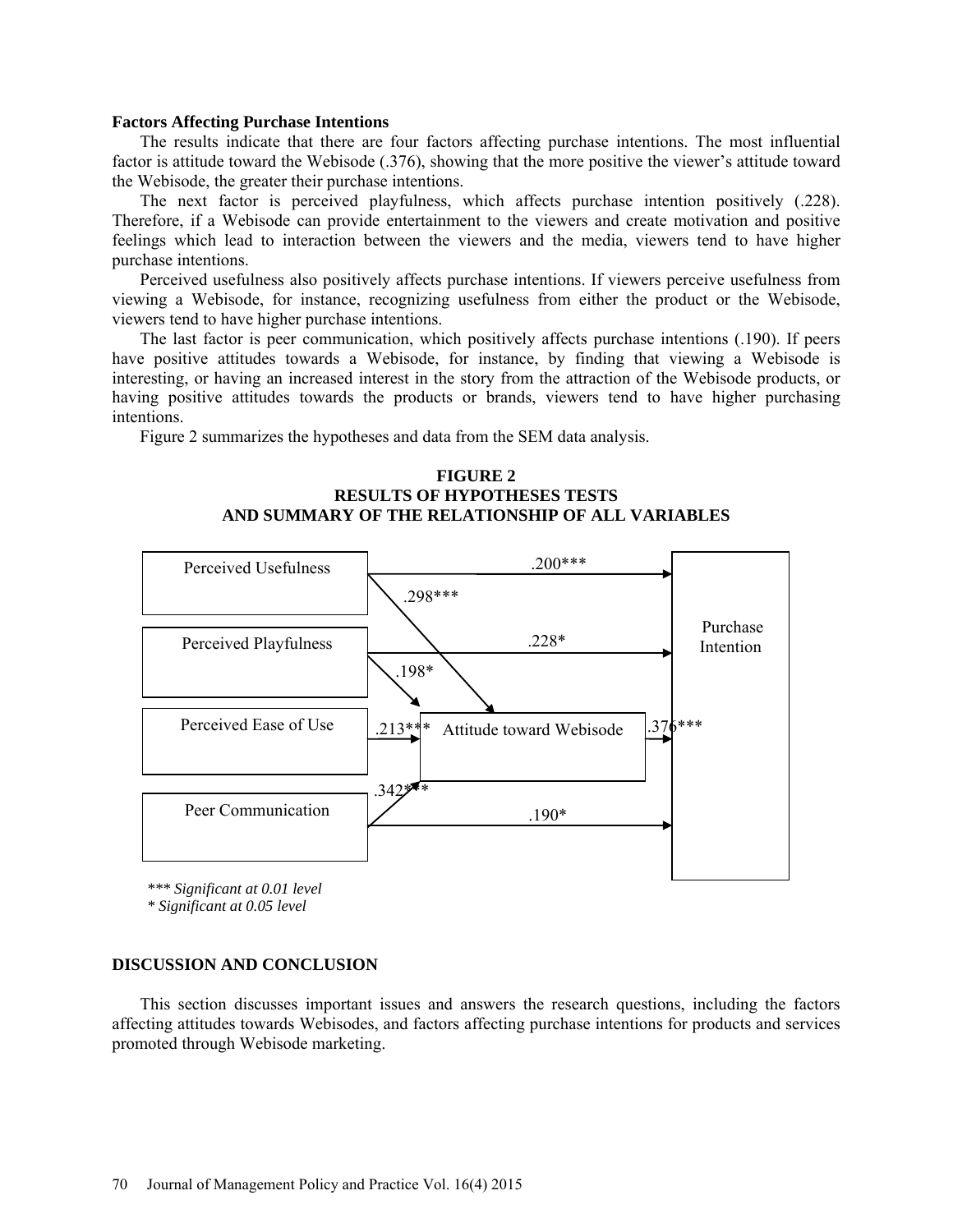## **Factors Affecting Attitudes toward Webisodes**

There are four factors affecting attitudes toward Webisodes. The most influential is peer communication, though this alone might not generate high enough positive attitudes, because the viewers also need to perceive usefulness from viewing a Webisode as the results showed that viewers' perceived usefulness can enable viewers to better understand the products and services. Thus, they will have more positive attitudes towards a Webisode.

In addition, perceived ease of use and perceived playfulness both affect attitudes towards Webisodes, both of which enable viewers to perceive product data faster and more conveniently, which helps viewers in decision-making. Meanwhile, perceived playfulness helps create pleasure and imagination among the viewers, contributing toward their development of a positive attitude towards the Webisode.

## **Factors Affecting Purchase Intentions in Webisode Marketing**

The research findings show that positive attitudes towards Webisodes affects purchase intention the most. Since the factors contributing to positive attitudes are perceived usefulness, perceived playfulness, perceived ease of use, and peer communication, they must be considered by content marketers in creating a Webisode. These factors are also directly related to purchase intention among viewers.

The findings of this research will be useful for businesses wishing to use Webisodes as a channel to introduce new products, both in terms of usefulness or usage, as well as communicating images and brands to the consumers. The findings revealed factors affecting attitudes and purchase intentions, which can be applied to formulate a more appropriate strategic plan so that Webisodes can be used as an effective communication channel.

To communicate detailed content, which requires time, Webisodes are a good channel to build perception as it can better introduce product usefulness and demonstrate its use compared to other online channels by combining audio and visual information. Webisodes function much the same way as advertisements hidden on television, but are more cost effective. Moreover, consumers are more open to this type of media than direct advertisements as they do not perceive a direct advertisement.

To use Webisodes as a communication channel, companies should encourage word of mouth advertising, leading to viral videos. Passing and sharing videos between peers is an important means to introduce a Webisode to viewers. Furthermore, viewers can share their opinions and discuss the product or service, thereby creating more positive attitudes towards a Webisode. The findings show that if the viewers talked with their peers or if their peers have good attitudes towards the Webisode, the viewers are likely to have better attitudes towards the Webisode, which affects their purchase intentions. Thus, creating a Webisode as a viral video can create extensive perceptions and good attitudes towards a Webisode. Viral videos are usually passed among friends, through email, blogs, or social networks, for their friends to view, read, listen, or respond, and the receivers always rely on their peers' message. They are reliable and have become major factors leading to purchase intentions.

In addition, marketing communication through Webisodes can build consumers' attitudes toward the brand. The consumers tend to respond positively and are open to advertisements through Webisodes and do not feel like they are viewing advertisements. Consumers can enjoy the information provided on Webisode better than through other channels. Webisodes also improve the product image, so any product in need of a change in consumers' minds could be advertised through this channel.

Moreover, to build positive attitudes towards a Webisode, useful and entertaining content should be communicated so viewers will not feel like they are forced to learn the information, and they can be part of the content. Useful content attracts viewers' interest and encourage them to want to know more about the product and service and searching for more information. Meanwhile, entertainment can is a pleasurable experience for viewers, so they tend to follow the advertisement until the end. The insertion of these elements should be related and consistent with the content so viewers develop more positive attitudes towards the Webisode.

Future research should focus on other related factors generating positive attitudes and purchase intentions to add to this study's findings. In addition, the study scope could be extended through studies of a wider variety of samples in different contexts, including studying behaviors of Webisode viewers by